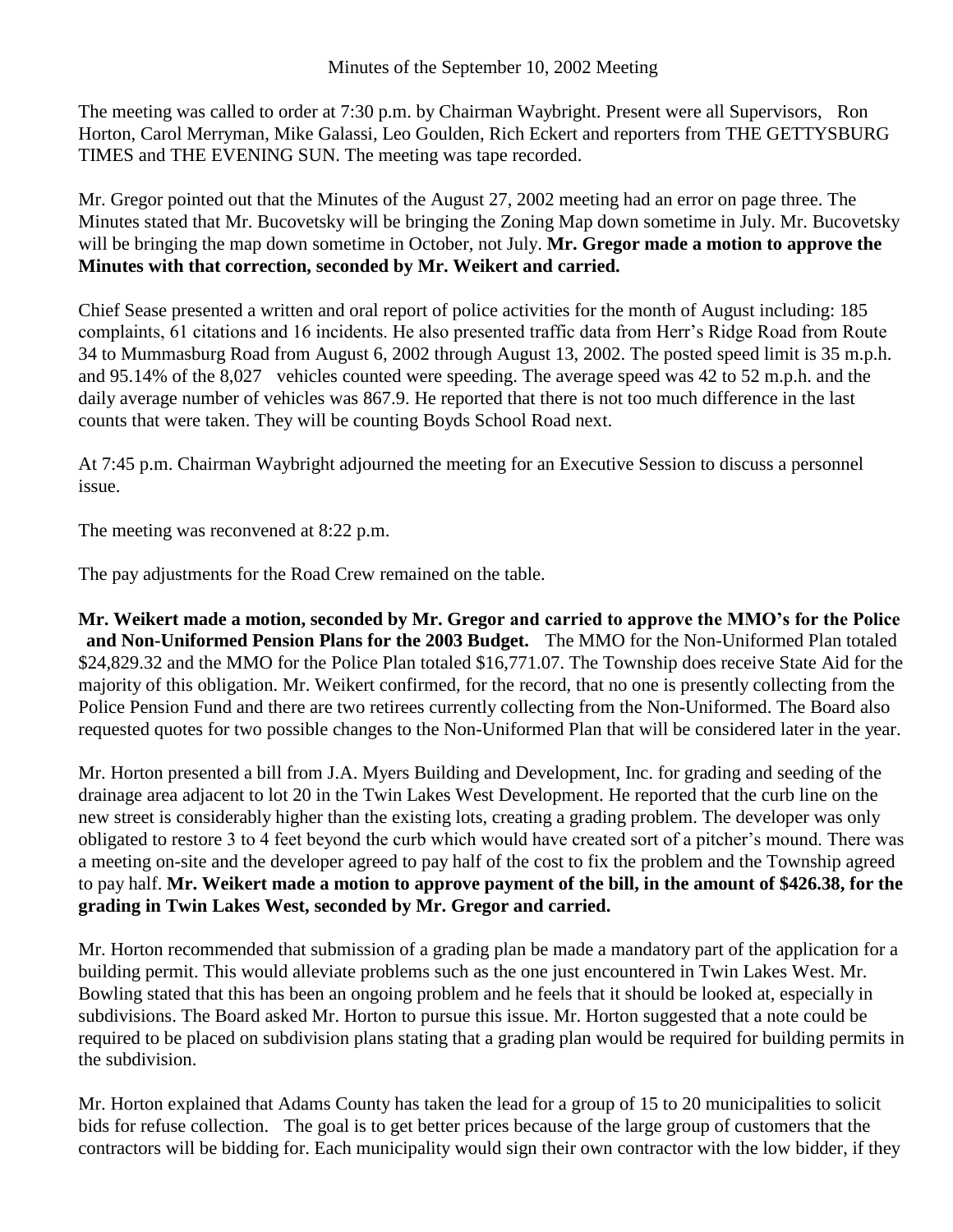choose to do so, it would not be required. The group wants to advertise for bids in mid to late September and open bids in October. That would still give the Township time to do something on their own, if necessary. Mr. Horton recommended that Cumberland participate in the bidding process and requested the Board's approval to do that. **Mr. Weikert made a motion to approve the request and participate in the multi municipal bids for refuse collection, seconded by Mr. Shealer and carried.** 

Mr. Horton reported that there is a check in the bills tonight for Dr. Shah for \$400.00. This is for the portion of his maintenance bond that was held for the debris to be cleaned up out of the right-of-way of Palace Drive in Gettysburg View. The debris was cleaned up by the building contractor doing the construction of the homes in the development and that is the reason the money is being refunded to Dr. Shah. The remainder of the money, that was held, will be used by the Township to correct the other two issues with the repair of the shoulders and the repair to the pavement. **Mr. Weikert made a motion to approve the refund to Dr. Shah, seconded by Mr. Shealer and carried.** Mr. Shealer also mentioned that the street light, at the intersection of Palace Drive and Biglerville Road is in place.

## **Mr. Gregor made a motion, seconded by Mr. Shealer and carried to exonerate J.P. Harris for two per capita taxes in the amount of \$11.00.**

The Manager/Engineer's Report was reviewed. Mr. Bowling asked for an update on the water that was running across the properties West of the Township Building. Mr. Horton reported that the problem was a water service leak to one of the mobile homes and it has been corrected. Mr. Bowling also asked if the Green Manor Turf Farm was allowed to water the turf from their pond. Mr. Horton stated that they are allowed to irrigate, but they must use conservative methods. The person who expressed the concern stated that they were watering during the heat of the day, which would not be the best practice. Mr. Horton stated that a letter was sent to the owner, but since we have had some rain, nothing else has been done. Mr. Horton also pointed out that the Supervisors have a copy of a draft ordinance which amends the SALDO. Mr. Horton stated that he has spent a considerable amount of time on the draft and he requested that the Board approve sending it on to the County and Township Planning Commissions and to Attorney Heiser for their respective reviews. **Mr. Gregor made a motion to approve sending the draft ordinance on for review, seconded by Mr. Shealer and carried. Mr. Bowling abstained.** 

The Zoning Officer's Report was reviewed. Mr. Horton reported that Mr. Bower wanted him to make the Supervisors aware that he had given a resident the wrong side yard setback requirement for a mobile home that was being placed on their property for storage. The mobile home will have to be moved and the owner wants compensation from the Township for this because he was given the wrong information.

The Assistant Secretary's Report was reviewed. Mrs. Merryman pointed out that David Steinour, who served as Auditor, is moving to Straban Township and the Board will have to appoint a replacement by the end of the year. Mrs. Merryman stated that the Auditors set the pay of the working Supervisors and meet only once a year. Mr. Mike Galassi stated that he would be willing to serve.

Mr. Bowling reported that he has received some complaints about the brush at the intersection of Route 116 and Blackhorse Tavern and Blackhorse Tavern and Pumping Station Roads. He requested that the brush be cut back to improve the sight distance at the intersections. Mr. Bowling also stated that he noticed that the motor paving has been started and that he never has liked this way of paving. He stated that there are ruts and loose stones all over the roads, especially on the curves. Mr. Shealer stated that someone has been damaging all of

 the roads and the Police Department has some leads and they hope to catch the person who is doing it. Mr. Weikert asked Mr. Bowling to keep an eye on the STOP signs at the intersection near his house because they are also being damaged.